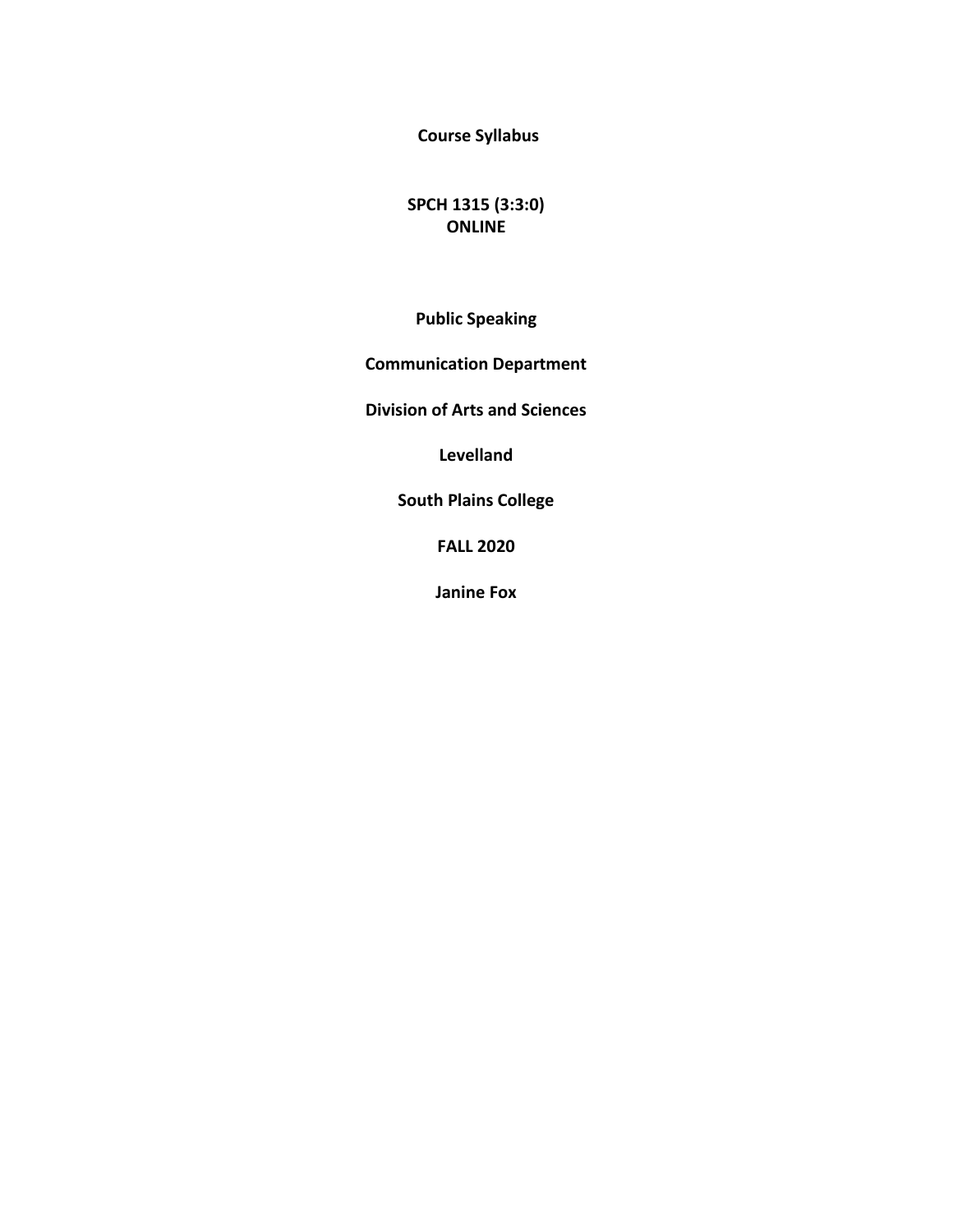# **Course Syllabus SPCH 1315 ONLINE Public Speaking**

## **Instructor Information:** *Janine Fox*

*Office: Communication Building Room 142 Email: jfox@southplainscollege.edu Phone: (806)-716-2452 Office hours: Tuesday 8:00am - 9:00am Wednesday 1:30pm - 2:30pm Thursday 9:00am - 12:00pm Friday 8:30am - 11:30am OR by appointment*

\*This syllabus is a tool, not a legal contract. College and department policies are firm, but the professor reserves the right to modify, supplement, or make changes as need arises.\*

**Department:** Communication Department

**Discipline:** Communication Studies

**Credit:** 3 hours online This course satisfies a core curriculum requirement in Speech

**Prerequisites:** There are no prerequisites for this course.

**Available Formats:** conventional, hybrid, online and ITV

**Campus:** Levelland, Reese, ATC and Plainview

**Textbook:** From Entry Level to Executive: All Communication Counts, Janine Fox & Kelley Finley *with* **TopHat & Acclaim** access code **ISBN: 978-1-64485-284-2**

#### **Supplies:**

- 1. Text/ Access code for TopHat and Acclaim
- 2. Notebook(s) and pen/pencil/highlighter
- 3. White 3x5 notecards
- 4. Access to a computer, webcam, microphone, and high-speed internet for online work.

**Course Description:** Research, composition, organization, and delivery of speeches for various purposes and occasions with emphasis on listener analysis and informative and persuasive techniques. (Performance based.)

KEEP IN MIND; the content of the class is distributed online and through your reading. However, we *require* online public meetings to give speeches. Attendance for this course is critical to your success. If you have any concerns about self-paced online work OR our online meetings, you should consider an alternate section. Read the attendance policy for details.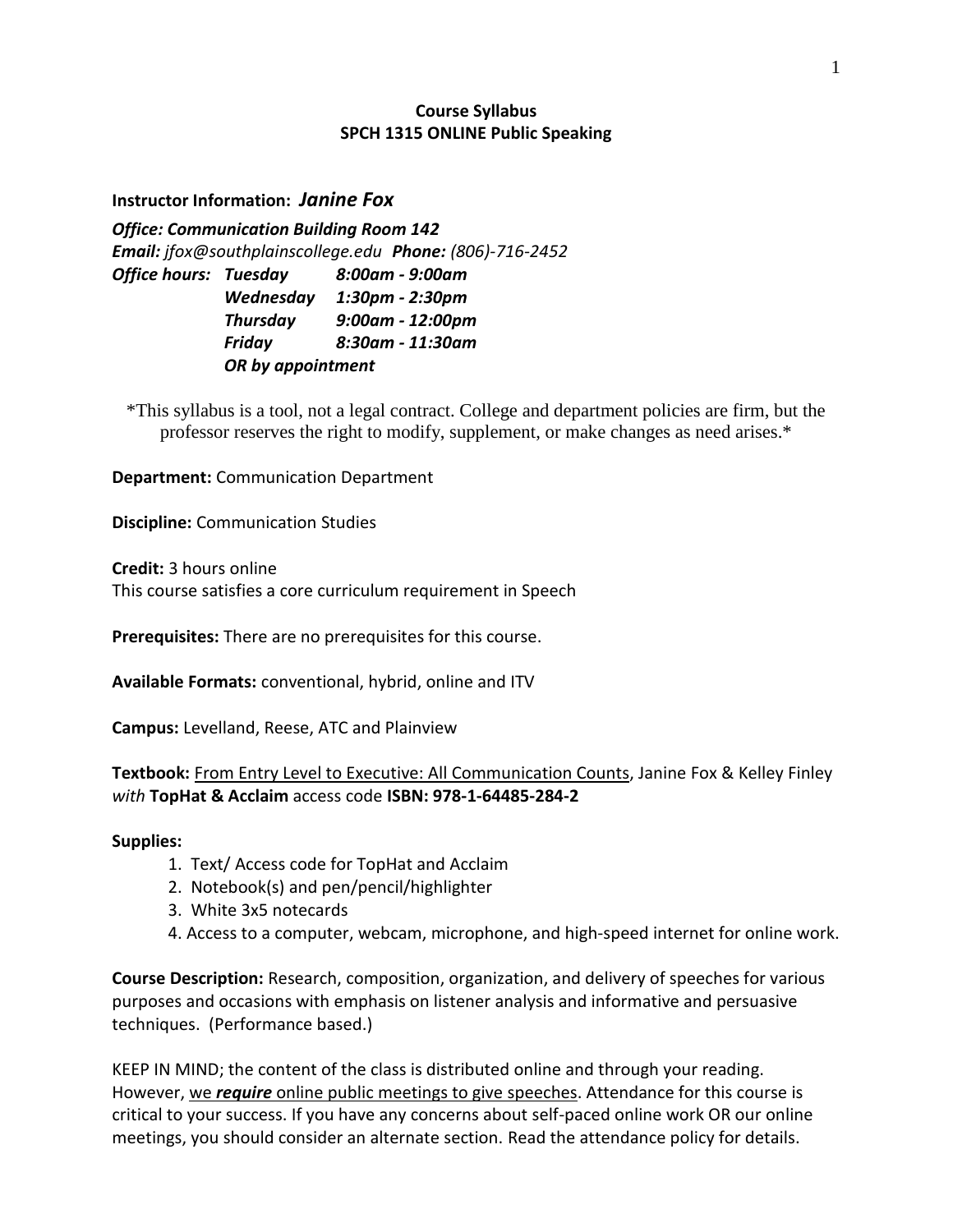## **Student Learning Outcomes/Competencies**

Upon successful completion of this course, students will:

- 1. Demonstrate an understanding of the foundational models of communication.
- 2. Apply elements of audience analysis.

3. Demonstrate ethical speaking and listening skills by analyzing presentations for evidence and logic.

4. Research, develop and deliver extemporaneous speeches with effective verbal and nonverbal techniques.

5. Demonstrate effective usage of technology when researching and/or presenting speeches.

6. Identify how culture, ethnicity and gender influence communication.

7. Develop proficiency in presenting a variety of speeches as an individual or group (e.g. narrative, informative or persuasive).

## **Technical Requirements**

- Desktop or laptop computer
- High speed internet access
- SPC E-mail
- Microsoft Office
- Adobe Reader (download from [Adobe.com](http://get.adobe.com/reader) )
- Flash Player (download from Adobe [Flashplayer](http://get.adobe.com/flashplayer/))
- Audio and video capabilities (for watching and listening to course content)
- Web camera and microphone (for video conferencing/speeches)
- A USB headset with microphone or headphones (for video conferencing)
- All software needs to be updated on computer or laptop

## **Technical Skill Requirements**

Be comfortable with the following

- Microsoft Word or word processor that can save Word compatible files (.doc)
- Using email for communication, attaching documents
- Internet search engines and browsers
- Recording and uploading video files. Not having access to technology for speeches will not be tolerated as an excuse for failure to submit assignments.
- The ability to download video files, or to stream files.

**Academic Honesty:** It is my expectation and the institution's that appropriate citation and documentation is given for materials and information obtained from other sources. Cases of plagiarism will be treated, as will any case of academic dishonesty, with *at least* a failing grade for the assignment/examination. In addition, the student may be dropped from the course with a failing grade. See the *SPC Student Handbook* for more information.

**Course Purpose**: The Public Speaking course explores and applies the basic principles of effective communication and offers the student practical instruction on how to speak and listen effectively in public across different cultures and audiences.

## **Course Requirements:**

1. You will be tested on class lecture/discussion materials on scheduled exams.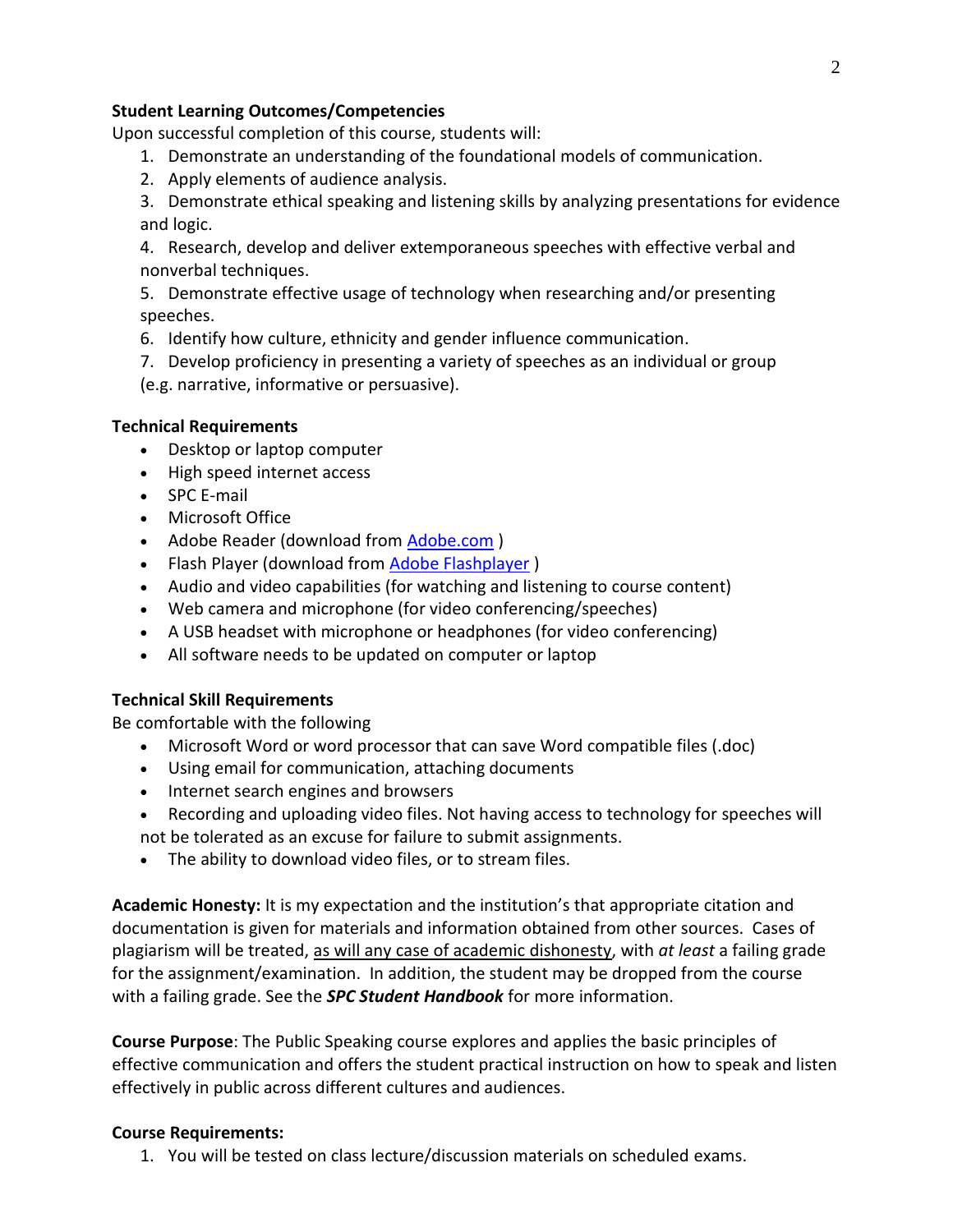- 2. To take thorough notes, study all lecture material, informational handouts, and assigned readings, and work/prepare in a language understood by instructor and class (English).
- 3. To actively participate in class discussions and group activities.
- 4. To show maturity/professionalism in preparation of assignments and in classroom behavior. *(Disruptive/inappropriate behavior may result in being dropped from class.)*
- 5. To show courteousness to fellow classmates/speakers.
- 6. To initiate consultations with the instructor whenever assistance is needed regarding class assignments.
- 7. To appropriately cite information obtained from other sources. Cases of plagiarism will be treated as will any case of academic dishonesty, with at least a failing grade for the assignment or examination.
- 8. To initiate withdrawal from the course if absences/ missed work become excessive.
- 9. Students cannot pass the course and may be dropped if missing multiple major grades.

**Disabilities Statement:** Students with disabilities, including but not limited to physical, psychiatric, or learning disabilities, who wish to request accommodations in this class should notify the Disability Services Office early in the semester so that the appropriate arrangements may be made. In accordance with federal law, a student requesting accommodations must provide acceptable documentation of his/her disability to the Disability Services Office. For more information, call or visit the Disability Services Office at Levelland (Student Health & Wellness Office) 806-716-2577, Reese Center (Building 8) 806-716-4675, or Plainview Center (Main Office) 806-716-4302 or 806-296-9611.

**Non-Discrimination Statement:** South Plains College does not discriminate on the basis of race, color, national origin, sex, disability or age in its programs and activities. The following person has been designated to handle inquiries regarding the non-discrimination policies: Vice President for Student Affairs, South Plains College, 1401 College Avenue, Box 5, Levelland, TX 79336. Phone number 806-716-2360.

**Title IX Pregnancy Accommodations Statement:** If you are pregnant, or have given birth within six months, Under Title IX you have a right to reasonable accommodations to help continue your education. To activate accommodations you must submit a Title IX pregnancy accommodations request, along with specific medical documentation, to the Director of Health and Wellness. Once approved, notification will be sent to the student and instructors. It is the student's responsibility to work with the instructor to arrange accommodations. Contact Chris Straface, Director of Health and Wellness at 806-716-2362 or email [cstraface@southplainscollege.edu](mailto:cstraface@southplainscollege.edu) for assistance.

**Diversity Statement:** In this class, I will establish and support an environment that values and nurtures individual and group differences and encourages engagement and interaction. Understanding and respecting multiple experiences and perspectives will serve to challenge and stimulate all of us to learn about others, about the larger world and about ourselves. Great value is placed on freedom of expression, however certain topics are considered overdone or cliché. These topics will NOT be approved for presentations, so it is important to discuss topic selection for each speech. Some topics may be controversial, so open and honest dialogue will be allowed. Keep in mind that each person has a valuable opinion and our goal is to present sound, reasonable examples and NOT to harass or berate. If we follow these simple rules, no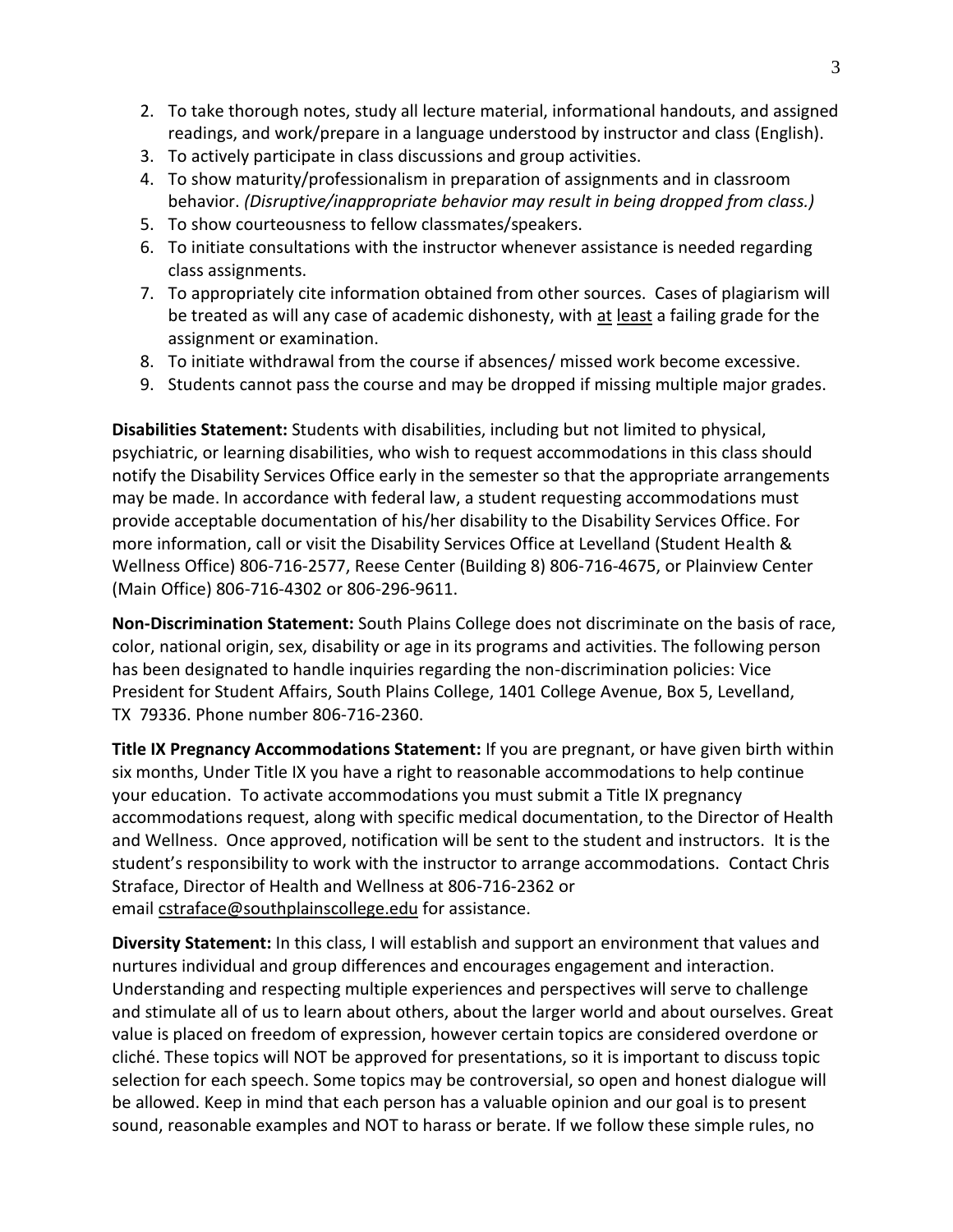person should be offended, even if they disagree. If you feel there has been some offense made, it is your responsibility to bring it to my attention, in private, as soon as possible.

**Contacting your Instructor:** It is important you develop a network of your peers that will allow you to get specific information more quickly. That being said, I am available for you to contact me if you have questions or concerns about your progress in this class etc. You may do that by phone if necessary, but email is preferred. You will find my information on this syllabus or the directory at: <http://www2.southplainscollege.edu/information-for/employees/employee-directory>

#### **Assessment and Grading:**

This department supports university policies of academic excellence as noted in the student handbook. Interpretation of grades should be considered within the university framework: A=excellent, B=good; C=average; D=inferior; and F=failure.

Grades will be calculated based on the amount of points students earn, interpreted as: **A=900-1000, B=800-899, C=700-799, D=600-699, F=599 and below.**

| Major Speech Assignments (40%):                  |     | Points Earned: |
|--------------------------------------------------|-----|----------------|
| <b>Introductory Presentation</b>                 | 100 |                |
| <b>Informative Presentation</b>                  | 100 |                |
| <b>Persuasive Presentation</b>                   | 100 |                |
| <b>Special Occasion Presentation</b>             | 100 |                |
| Exams & Daily Grades (60%):                      |     |                |
| Exam 1                                           | 100 |                |
| Exam 2                                           | 100 |                |
| Final Exam                                       | 100 |                |
| <b>Chapter Reading Quizzes</b>                   | 135 |                |
| Pre-Test                                         | 15  |                |
| <b>Goal Setting Worksheet</b>                    | 10  |                |
| <b>PRCA</b>                                      | 10  |                |
| Group Project                                    | 50  |                |
| <b>Conflict Management Activity</b>              | 10  |                |
| Outlines (3 @ 10 points each)                    | 30  |                |
| Peer Evals. (2 @ 10 points each)                 | 20  |                |
| Self Evals. $(2 \oslash 10 \text{ points each})$ | 20  |                |
|                                                  |     |                |

**Points Possible: 1000 Your Total: \_\_\_\_\_\_**

## **Graded Assignment Brief Descriptions:**

\_\_\_\_\_\_\_\_\_\_\_\_\_\_\_\_\_\_\_\_\_\_\_\_\_\_\_\_\_\_\_\_\_\_\_\_\_\_

- 1. **Exams (2 @100 points each) and Final (100 points)**: Three examinations will be given in order to assess the students' grasp of the material covered in class. Two of the exams will be given during the course of the semester; the Final will be given at the end of the semester and is due Finals Week. FINAL EXAMS MAY NOT BE TAKEN EARLY OR LATE.
- 2. **Presentations (400 points)**: Several of the most common types of presentations will be required of students. Students will be graded on their mastery of basic speaking principles and criteria given in class. Students will also be graded on their preparation for their presentations, and ability to communicate professionally in an online environment.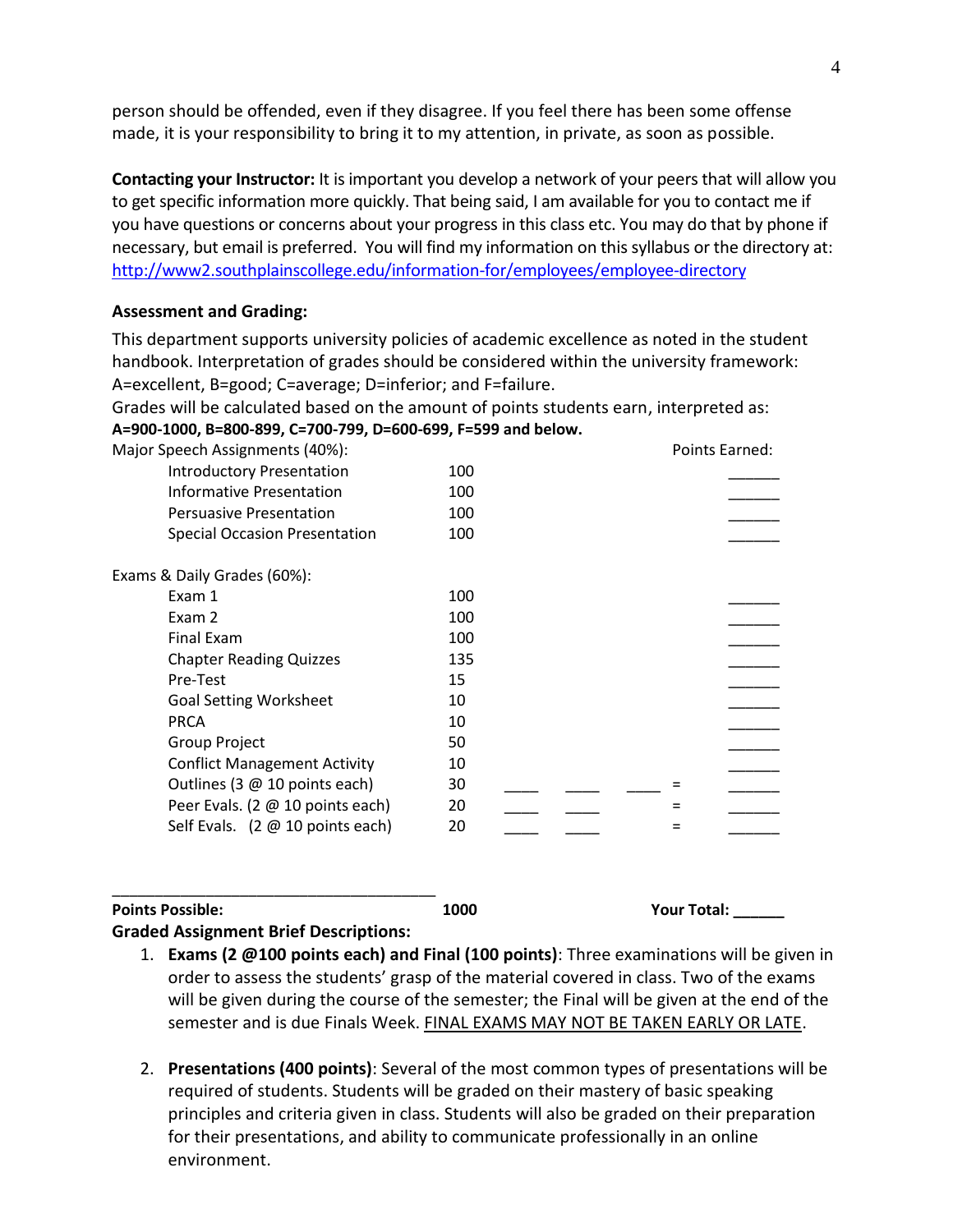3. **Daily Grades, Activities, and Evaluations (300 points total)**: This is a highly interactive class that will involve a number of supporting activities. Students are expected to not only engage themselves in online content, but to actively participate. Chapter Reading Quizzes will be required for each assigned reading (9 quizzes worth 15 points each, *135*  points total). You will be expected to complete an outline for the Informative. Persuasive, and Special Occasion speeches (10 points each, *30* points total). You may earn points for multiple activities online (*45* points total) as chosen by the instructor. You will also complete both a Self-Evaluation and a Peer-Evaluation for the Informative and Persuasive speeches (10 points each, *40* points total). Finally, you will also be given a group project (*50* points total). These assignments will be online using your TopHat and Acclaim access. Your syllabus contains the grade sheet above to help you keep track of your progress in the course.

I DO NOT USE BLACKBOARD FOR THIS CLASS. It is important that you keep ALL assignments and online access during the semester. It is your responsibility to keep everything returned to you. In addition, I do not accept emailed assignments unless instructed to do so when assigned.

#### **Attendance and Tardy Policy:**

Please make sure you have read and understand your Student Handbook for SPC policies. For this course, all students enrolled are expected to login to your platform and check SPC email regularly, AND be on time, and remain until dismissed for online meetings. Roll will be taken at each meeting. If a student is/going to be tardy, he/she must communicate with the instructor.

Whenever absences become excessive and, in the instructor's opinion, minimum course objectives cannot be met, the student should initiate withdrawal from the course. A student who does not meet the attendance/course requirements of class as stated in this syllabus and does not officially withdraw from this course by the official census date of the semester may be administratively withdrawn from that course and receive a grade of "X" or "F" as determined by the instructor. Students are responsible for all class work covered during absences. **For online sections**, you MUST attend all LIVE online meetings and complete online coursework. If you have more than 1 unexcused absence from an online meeting or miss more than 2 major online assignments, you may be dropped from the course.

**Make-Up Policy:** Generally, late/make-up work is NOT accepted. All work has a deadline and deadlines must be met even if the student is absent. When an unavoidable reason for an absence arises, such as illness, family death, emergency, official trip authorized by the college or an official activity, I **may** permit the student to make up work. This is especially important for presentation days. If for any reason you miss a speech you can make up 1 speech as determined by your instructor for a 20 point deduction. *Because our meeting times are strictly scheduled, there is only ONE opportunity to make-up a missed speech for an EXCUSED absence.* The instructor determines the date/time, provided on your schedule. Students should communicate with the instructor to confirm a make-up is allowed. Each student will be dealt with on an individual basis. If a student must be absent, they should advise the instructor beforehand if possible and if the student is representing the college, they should have a signed permit from a coach or sponsor. In all cases, it is the student's responsibility to complete work missed within a reasonable amount of time as determined by the instructor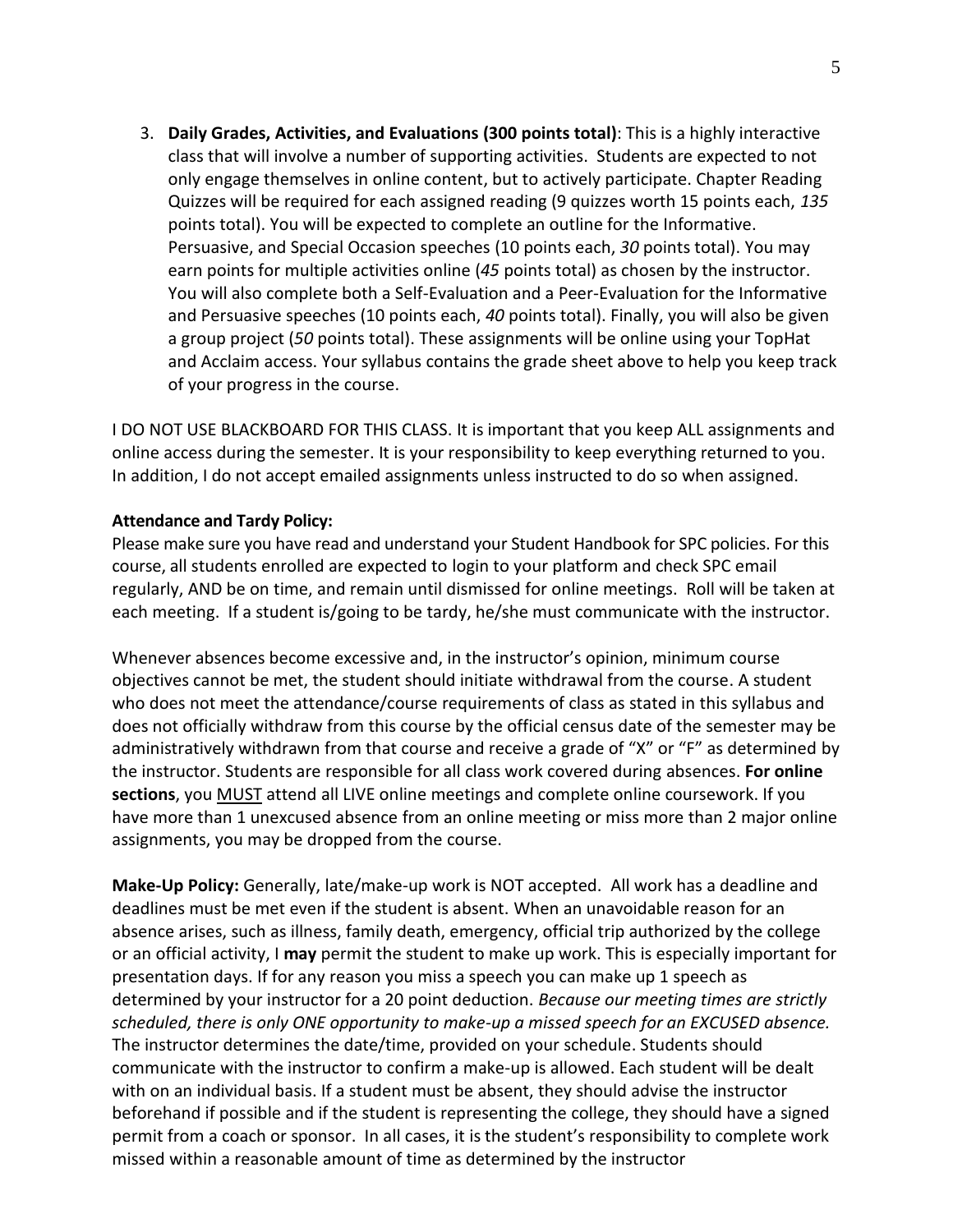In addition, late work may not receive full credit.

# **Texas Higher Education Coordinating Board Core Objectives addressed:**

- **Communication Skills –** to include effective written, oral, aural and visual communication
- **Critical Thinking Skills –** to include creative thinking, innovation, inquiry, and analysis, evaluation and synthesis of information
- **Teamwork Skills –** to include the ability to consider different points of view and to work effectively with others to support a shared purpose or goal
- **Personal Responsibility –** to include the ability to connect choices, actions, and consequences to ethical decision-making
- **Social Responsibility –** to include intercultural competency, knowledge of civic responsibility, and the ability to engage effectively in regional, national, and global communities

**Course Objectives:** Upon completion of this course, the student should be able to demonstrate proficiency in the following areas:

- Communication Process
- Verbal/Vocal Codes
- Nonverbal Codes
- Listening/Evaluation
- Informative and Persuasive Speaking
- Special Occasion Speaking
- Small Group Presentations